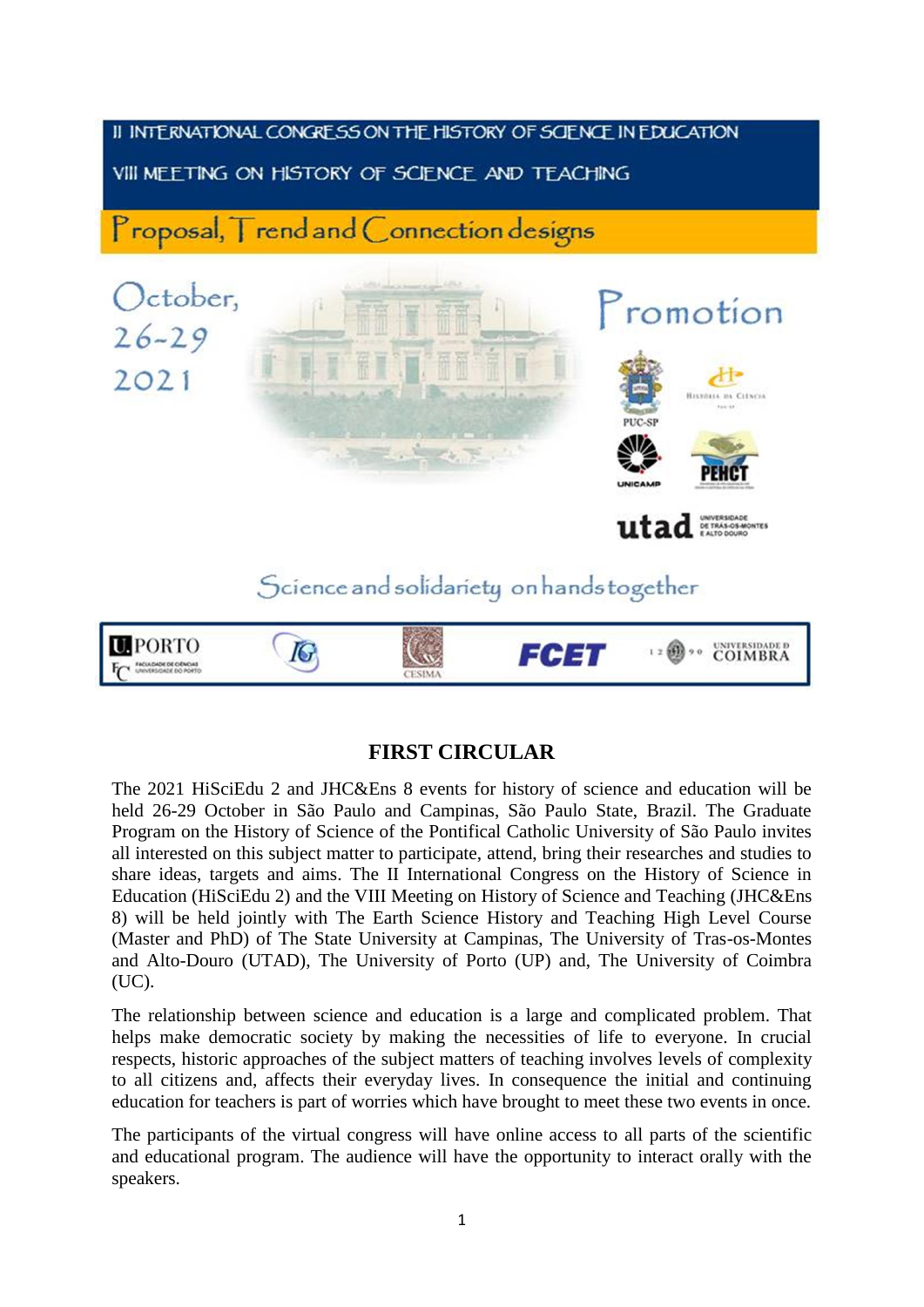### Aims

The 2021 congress intends to promote the debate on education and history of science, as well as, to improve methodological aspects of research in interdisciplinary field of the historical approaches to understand natural and social sciences.

Students from different levels of teaching must theorize on humanistic questions about the challenges of our time. This is an educational aim to whatever professional from historical areas of knowledge. All professionals must be prepared to treat scientific and technological questions and challenges and it is an objective of the 2021 congress.

The development of tools and skills to problem solving is crucial to all professionals. This goes beyond history of science and technology scholars; in fact, it helps the general public and specially when people need discuss socioenvironmental questions. The research has been brought to identify frameworks concerned with charting the course for teachers and educators to improve school and teaching practices. They are objectives concerned humanistic questions, historic and comparative thought, which have illuminated how the knowledge realized the past problems and what that can help us to future perspectives.

## The 2021 congress outline

**Designation:** II International Congress on the History of Science in Education / VIII Meeting on History of Science and Teaching

### Promotion

- Graduate Program on the History of Science of the Pontifical Catholic University of São Paulo (PUC-SP)

- The Earth Sciences History and Teaching High Level Course (Master and PhD) of The State University at Campinas (Unicamp)

- The University of Tras-os-Montes and Alto-Douro (UTAD)

### Co-Organization

- The Centre Simão Mathias for Studies in History of Science (CESIMA) PUC-SP
- The Faculty of Exact and Technological Sciences (FCET) PUC-SP
- The Institute of Geosciences of The State University at Campinas Unicamp
- The University of Trás-os-Montes and Alto Douro UTAD
- The Faculty of Sciences of The University of Porto FCUP
- The University of Coimbra UC

## The 2021 congress schedule: 26<sup>th</sup> to 29<sup>th</sup> October

Place of congress: The Faculty of Exact and Technological Sciences (FCET) - PUC-SP and The Institute of Geosciences of The State University at Campinas – Unicamp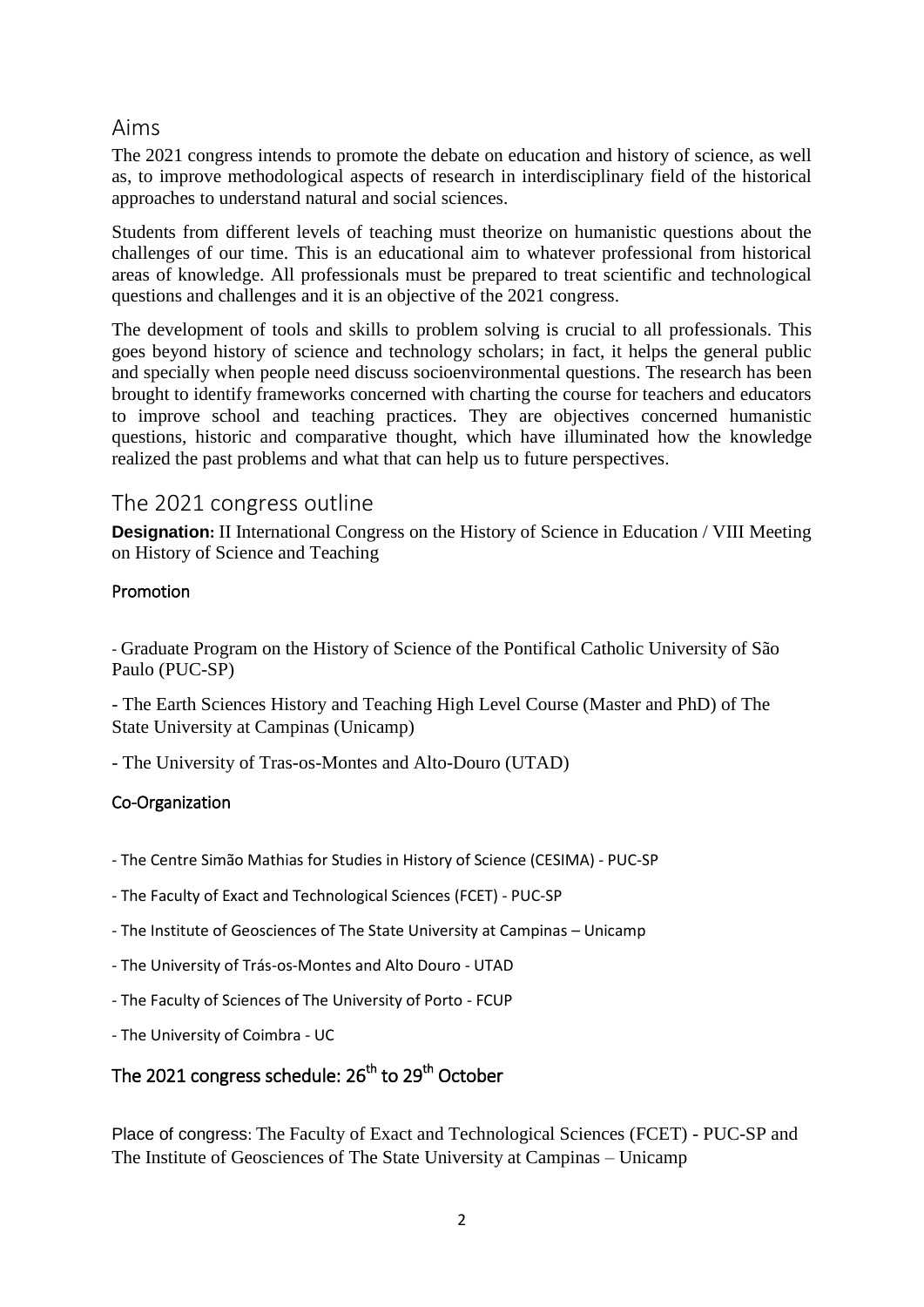#### Subscriptions

On line subscriptions can be done from May 24<sup>st</sup> on Even3:

Link:<https://www.even3.com.br/jornadahistoriaciencia2021/>

Additional information by E-mail: [hcensino2021@gmail.com](mailto:hcensino2021@gmail.com)

#### Donate

The 2021 congress encourages the participants to do donations and contributions to give support for philanthropic and scientific organizations. These organizations will be suggested in next weeks.

### 2021 congress features

We invite all participants to deep the main topics of congress to means of the different ways. There will be round tables, courses, workshops, oral and poster sessions and specific meetings.

- a) *Round tables*. To meet scholars to discuss main themes of congress, as well as curricular, methodological and practices for education in history of science.
- b) *Courses*. Scholars show up themes and topics of history of science. The approaches are elaborated from findings of researchers. They are opportunity to close in new interested in history of science and technology.
- c) *Workshops*. Scholars show up and discuss situated proposals of teaching and learning concerned historical approaches of contents or topics. They can create interrelationship among teachers, researchers and other interested people based on the findings of researchers.
- d) *Oral communications*. The oral sessions are programmed to approximate speakers and public attend in small groups to 9 works. The main idea is in short time to present but the next step is to promote a discussion among participants.
- e) *Panel session*. The panels will stay accessible in site of congress along the four days. Each panel will have a timetable to authors can discuss the studies and researches with interested people upon supervision of an expert to incentive the comments on all works.
- f) *Work groups*. There will be an effort to identify common themes have treated by different works to prepare a selection to plenary of the 2021 congress. The preliminary subject are the interconnections between history of science and education.
- g) *Plenary*. A final plenary to discuss relevant themes collected by the Work groups to suggest aims, targets, actions and the continuity of debates of the history of science and education.
- h) *Specific Meetings*. The Organizing Committee encourage the associations, societies and trade unions promote and discuss questions of the participants' interest.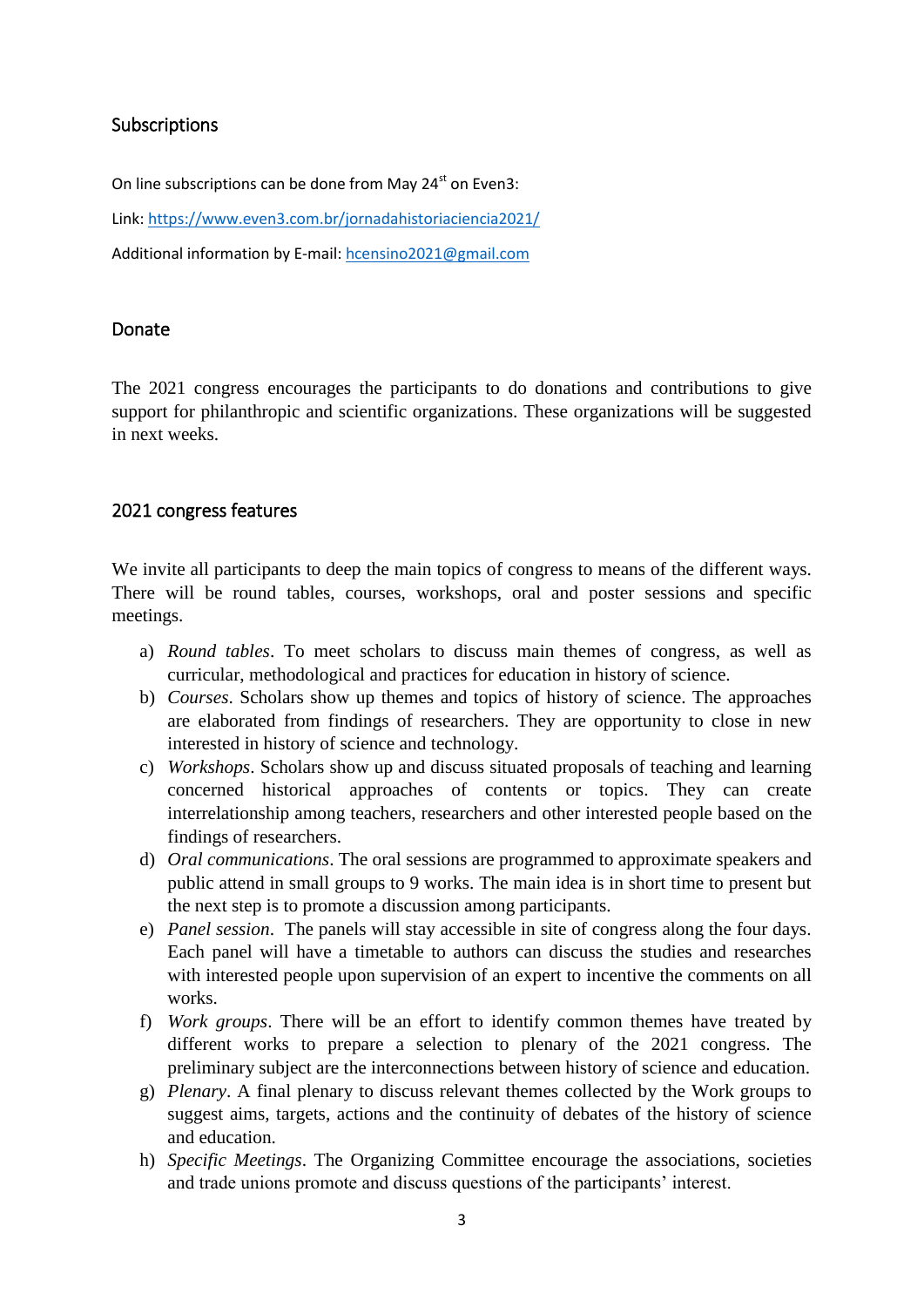#### Call for papers. Guide for authors.

The papers submitted and showed up in the congress will be evaluated by the Scientific Committee. The works can be published on: *História da Ciência e Ensino* (PUCSP), *Labor e Engenho* (Unicamp), *Terrae Didatica* (Unicamp).

#### Courses

A concise and factual abstract is required; it should not exceed 600 words. Title: concise and informative, 3 to 5 keywords. Title and keywords are admitted in national language (Portuguese, Spanish, French, Italian, etc.) but the English translation is obligatory. Studies in areas of history of science and technology, results and findings of research. Courses can last 2, 4, 6, or 8 hours, being two hours each day. Author(s) name(s), affiliations, grants and Email are obligatory.

#### **Workshops**

A concise and factual abstract is required; it should not exceed 600 words. Title: concise and informative, 3 to 5 keywords. Title and keywords are admitted in national language but the English translation is obligatory. Educational researches, well succeeded class activities which are based on historical approaches to improve the teaching and the learning. Workshops can last 2, 4, 6, or 8 hours, being two hours each day. Author(s) name(s), affiliations, grants and E-mail are obligatory.

#### Oral Communications or panels

A concise and factual abstract is required; it should not exceed 600 words. Title: concise and informative, 3 to 5 keywords. Title and keywords are admitted in national language but the English translation is obligatory. The work should be a result or findings of research in history of science, technology, medicine, etc. which open possibilities to interconnections with teaching. Author(s) name(s), affiliations, grants and E-mail are obligatory. After accepted, the manuscript can be solicited to submission to a journal linked with the congress.

## Deadlines

| Subscriptions                                                                                   | From May $24^{th}$ 2021                           |
|-------------------------------------------------------------------------------------------------|---------------------------------------------------|
| Submission of workshops, oral and panel<br>communications                                       | To July 30 <sup>th</sup> 2021                     |
| Divulgation of evaluation of the scientific works<br>(workshops, oran and panel communications) | Ends of September 2021                            |
| Detailed schedule and program                                                                   | Beginings of October 2021                         |
| HiSciEd 2 / JHC&Ens 8                                                                           | 26 <sup>th</sup> to 29 <sup>th</sup> October 2021 |